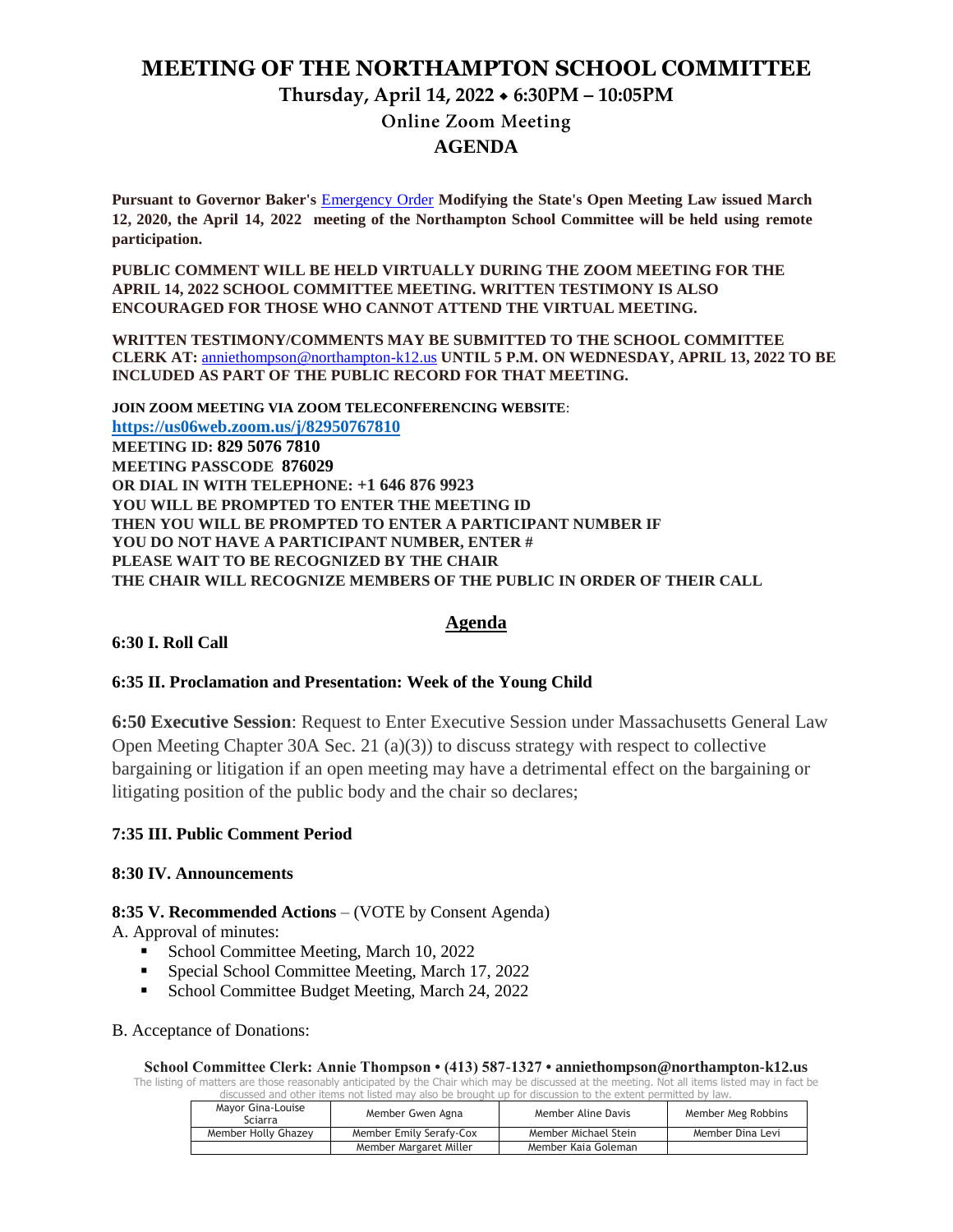# **MEETING OF THE NORTHAMPTON SCHOOL COMMITTEE**

**Thursday, April 14, 2022 6:30PM – 10:05PM**

# **Online Zoom Meeting**

# **AGENDA**

- Sean R. Dunphy Scholarship Award, \$1,500 annually for Lacrosse Senior
- Michael T. Ahearn Scholarship Award, \$2,000, for 2 NHS Golf Club graduating Seniors

C. Budget Transfers:

- Part-Time Therapy / Afterschool Program to Additional Inst. Pay \$22,500.00
- Local Tuition Budget to Special Education Instructional Hardware \$10,000.00
- Local Tuition Budget to Special Education Evaluations \$90,000.00
- Local Tuition Budget to Special Education Tutors Contracted \$18,326.00

D. Field Trips:

- NHS Bike Trip to Mount Greylock and back/ June 9 -12/22.
- NHS Fenway Park/ May 27, 2022

**8:40 VI. Reports and Recommendations** (Subcommittees, administrators, special groups, liaisons, etc.) A. Rules & Policy Holly Ghazey

- First Reading:
	- o Rules of Procedure
	- o AC (Non-Discrimination)
	- o ACAB (Sexual Harassment)
	- o BDB (School Committee Officers)
- **Strike:** 
	- o ADA (School District Goals and Objectives)

| B. Budget & Property             | Kaia Goleman |
|----------------------------------|--------------|
| C. Superintendent Evaluation     | Dina Levi    |
| D. Curriculum                    | Meg Robbins  |
| E. Business Administrator Report | Nick Bernier |
| F. Personnel Report              | Nick Bernier |
| G. Superintendent's Report       | John Provost |
| 9:10 VII. New Business           |              |

| A. Student Representative Report                                       | Lila Nields-Duffy       |
|------------------------------------------------------------------------|-------------------------|
| B. VOTE to approve FY23 Budget                                         | John Provost            |
| C. Report: Superintendent's Health Advisory Committee (SHAC)           | Kaia Goleman            |
| D. VOTE to refer Policy Section "D" to the Rules & Policy Subcommittee | <b>Holly Ghazey</b>     |
| E. Discussion: Open Meeting Law complaint                              | John Provost            |
| F. VOTE: to approve Calendar of School Committee Meetings              | Gina-Louise Sciarra     |
| G. VOTE: To establish a school psychologist internship program with    |                         |
| two interns for FY 23                                                  | John Provost            |
| H. VOTE: To exempt trips from NHS to Child's Park from the approval    |                         |
| process under School Committee policy IJOA.                            | John Provost            |
| <b>VOTE: To ratify Assessments MOA</b>                                 | <b>Emily Serafy-Cox</b> |
| VOTE: To ratify Y. Santos MOA                                          | <b>Emily Serafy-Cox</b> |
| K. VOTE: To ratify Preschool ESP MOA                                   | <b>Emily Serafy-Cox</b> |

**School Committee Clerk: Annie Thompson • (413) 587-1327 • anniethompson@northampton-k12.us**

The listing of matters are those reasonably anticipated by the Chair which may be discussed at the meeting. Not all items listed may in fact be discussed and other items not listed may also be brought up for discussion to the extent permitted by law.

| Mayor Gina-Louise<br>Sciarra | Member Gwen Agna        | Member Aline Davis   | Member Meg Robbins |
|------------------------------|-------------------------|----------------------|--------------------|
| Member Holly Ghazey          | Member Emily Serafy-Cox | Member Michael Stein | Member Dina Levi   |
|                              | Member Margaret Miller  | Member Kaia Goleman  |                    |